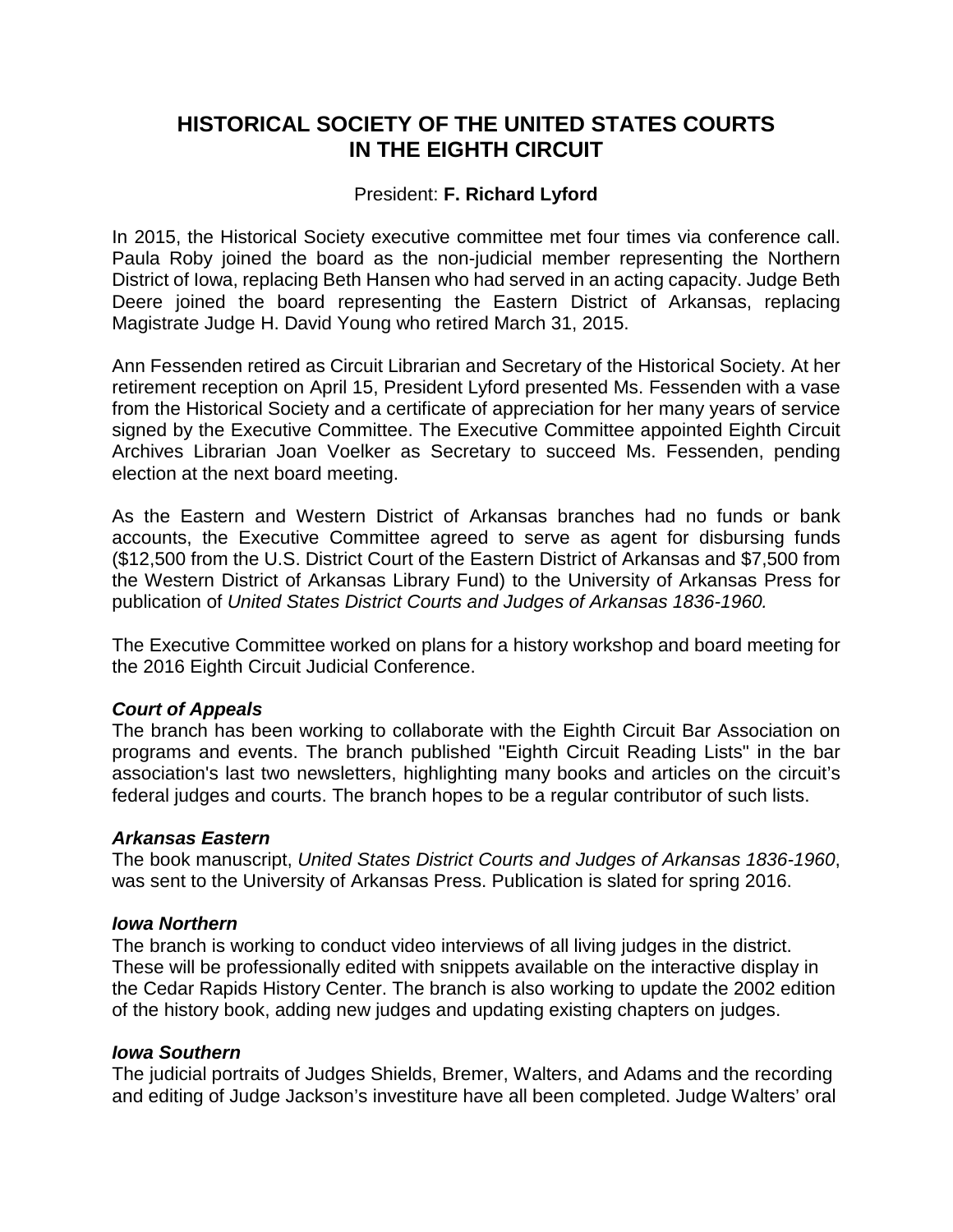history has been recorded and is in the editing stage, and Judge Pratt and Judge Gritzner's oral histories are planned. Joe Weeg has agreed to write a sequel to the district's history, *No One is Above the Law,* for \$5,000. The branch plans to publish the sequel as an e-book and to scan the first volume as an e-book. The branch will support and assist branch vice president Anthony Gaughan in a project to write Judge Longstaff's biography. Two of the Judge's former law clerks, Honorable Colin Witt and Tom Boyd, have agreed to help coordinate the effort.

### *Minnesota*

The branch continues to record oral histories of new and senior judges through its "Portraits of Justice" program and to educate the public through historical courthouse displays and the court's website. The court recently sponsored several programs and exhibits celebrating contributions that Women, African-Americans, Asian-Americans, and Native Americans have made to the legal profession and the administration of justice. This past summer, the court observed the "Passing of the Bow Tie" to the new chief judge in a tradition that dates back more than half a century.

### *Missouri Eastern*

Another of the district's seventeen most significant cases, *Hazelwood v. Kuhlmeier*, 484 U.S. 260 (1988) was filmed, and the cases *Schulp v. United States*, 513 U.S. 298 (1995) and *Jones v. Alfred H. Mayer, Co.,* 392 U.S. 409 (1968) are being prepared for filming. On May 22, 2015, Judge Stephen N. Limbaugh, Jr., conducted the oral history interview of Senior District Judge E. Richard Webber. The recordings will be included in the Judicial Learning Center located in the Thomas F. Eagleton U.S. Courthouse in St. Louis.

### *Missouri Western*

The branch plans to present a retrospective on the 1951 case involving the desegregation of the previously all-white municipal swimming pool in Swope Park. The order to desegregate is one of the district's most significant in the 20<sup>th</sup> century.

### *Nebraska*

The branch held several meetings with authors Dr. Mark Scherer and Dr. John Wunder to discuss completion of the district's written history. A good deal of work has been completed. Professor Scherer continued to engage a University of Nebraska College of Law student to assist him, and the intern's work has been very good. A decision was made to reduce the scope to the period from the early court until the 1920s or 1930s, with the thought that a subsequent book or books will complete the history.

### *North Dakota*

The branch continues to collect various courtroom and chambers artifacts.

# *South Dakota*

Material from Magistrate Judge Daneta Wollmann's investiture was added to the district's historical records collection. The branch is working to interview the district's two senior judges, Judge Lawrence L. Piersol and Judge Charles B. Kornmann.